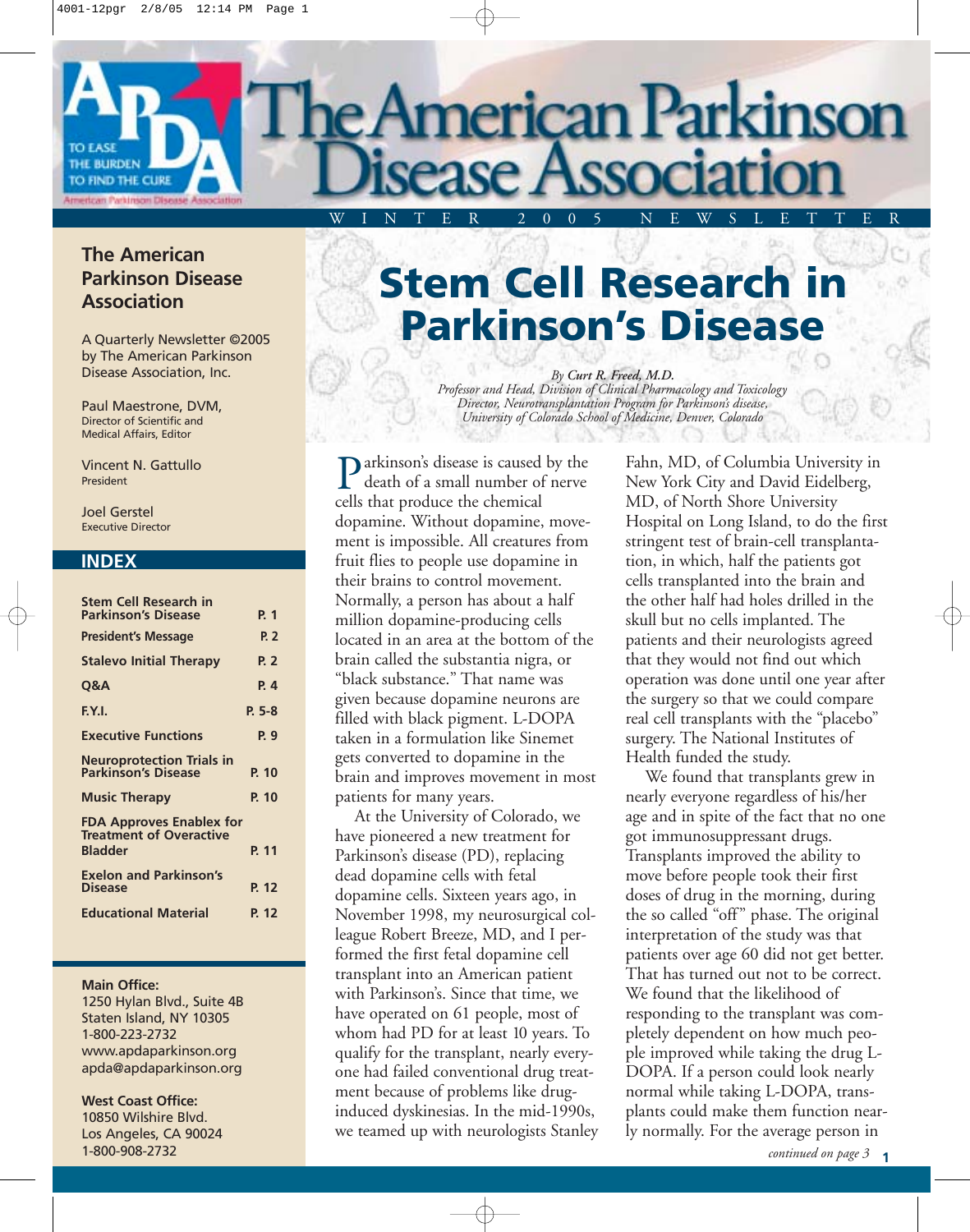# **THERAPY**

Novartis and Orion Pharma announced a new study called STRIDE-PD (STalevo® Reduction In Dyskinesia Evaluation) to investigate if, when used as an initial therapy, Stalevo (a medication containing carbidopa, levodopa and entacapone in one tablet) delays the onset of dyskinesia for a longer time than the traditional formulation of levodopa/carbidopa.

The STRIDE-PD study will enroll approximately 740 patients in 14 countries worldwide. Patients between the ages of 30 and 70 years who have been diagnosed with idiopathic PD in the last five years and require the treatment of levodopa will be eligible for the study. Enrollment began in September and will continue for 12 months. The first study results are expected in 2007. For information, visit www.novartisclinicaltrials.com and click on Parkinson's Disease Study A2401. ■

# **NO PUBLIC SUPPORT**

APDA receives no government or other public funds and is entirely dependent upon contributions from businesses, foundations, but mostly from individuals. Gifts can be made by mail, telephone, fax or e-mail:

**The American Parkinson Disease Association, Inc.**  1250 Hylan Boulevard Suite 4-B Staten Island, New York 10305 Tel: 718-800-223-2732 Fax: 718-981-4399

E-mail: apda@apdaparkinson.org.

# **PRESIDENT'S MESSAGE STALEVO INITIAL**



Dear Reader,

An acquaintance, a retired paralegal in a large Manhattan law firm, was recently diagnosed with PD. She knew something "was not right" physically because she had problems moving in bed at night and getting up in the morning. Being a widely read person, she was well aware of the many possible diagnoses. "When the doctor

told me it was Parkinson's disease, I said, 'Thank God.' I was so relieved that it wasn't Multiple Sclerosis or ALS or any of the other possibilities."

I often hear Parkinsonians, like the reigning Ms. Senior New York State Carol Lenz, who says, "PD is a gift that has slowed me down and makes me cherish every moment."

Of course, everyone would like to be rid of anything interfering with his/her perfect health. Kidney and diabetic patients maintain love-hate relationships with their lifesaving dialysis machines and insulin hypodermics. For the acneafflicted teenager, those pimples are as traumatic as any major illness. I, myself, often shake my head when I have to reach for a cane to help me simply walk across a room after being a world-class hammer-throwing competitor.

What makes a diagnosis of Parkinson's disease so different? Is it that it is not a death sentence like some rapidly growing cancers and heart diseases, or a state of prolonged paralysis, as some strokes can be? Is it the examples we have of people from Pope John Paul II to Mitch Lechelt, a former American Airlines pilot turned country-music writer, who leads off his CD "Open Doors" with a thank you to God for inviting him on an incredible trip? Is it the discovery of different talents revealed in some people like former Mr. America Larry Powers, who today mentors and encourages fellow Parkinsonians?

What does it mean to be a Parkinsonian? Well, it means being honest with yourself and your loved ones — facing the truth of your diagnosis and prognosis. It means being brave — dipping deep within yourself for the inner strength to meet the demands of each day at the highest level you can. It means being humble — accepting the help of your physicians, your family and friends, and organizations like APDA, who want to support you and make your life as full as possible. It means being hopeful — knowing that if you must have PD, this is the best time to have it, as science understands more about the disease than ever before and is closer to finding a cure.

And, to many Parkinsonians, it means being thankful.

Sincerely,

Vincent N. Gattullo *President*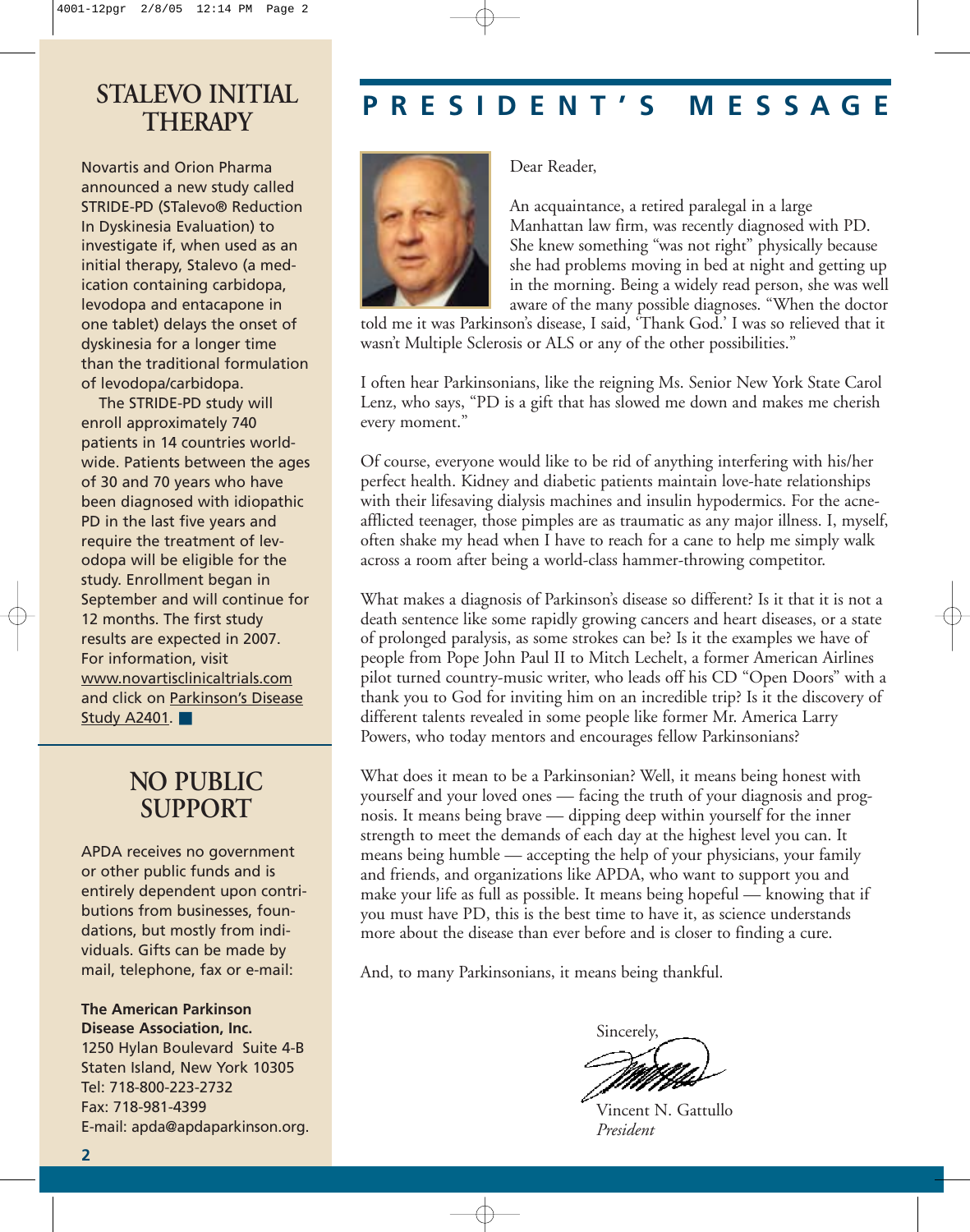# **Stem Cell Research** *continued from page 1*

the study, transplants improved the "off" state to about 60 percent of the best effects of L-DOPA, meaning that severe "offs" could be abolished. Some people were able to discontinue their L-DOPA because the trans-

plant produced all the dopamine needed to move.

Some transplant patients have had dyskinesias even after stopping L-DOPA. In each case, these people had L-DOPAinduced dyskinesias for many years before the transplant. To control the dyskinesias, a few of these patients have had

deep brain stimulators implanted in the same way as many patients who have never had transplants. It is possible that transplants done earlier in the course of Parkinson's disease could prevent dyskinesias caused by L-DOPA treatment.

Because it is extremely difficult to recover fetal tissue appropriate to transplant into people, very few patients have received such transplants. Over the past 16 years in Colorado, we have operated on 61 people, the largest number of any center in the world. Colleagues in

Sweden have operated on about 20 patients over the same time period, and a group at the University of South Florida in Tampa have operated on 30. The total number worldwide is about 200. To have transplants become a predictable treatment for Parkinson's disease, we need to be able to produce dopamine neurons in the laboratory.

Stem cells have received a great deal of attention in the media and among politicians. We all depend on stem cells to survive every day of our lives. Billions of our skin cells, our red and white blood cells, and the

cells lining our intestines are replaced every day by stem cells that divide and produce daughter cells. Even our brain has stem cells that replace cells that maintain our sense of smell and our memory. In case of accident or stroke, brain stem cells help repair the damage. Unfortunately,

the brain is not able to replace dopamine cells in Parkinson's disease. For that we must turn to human embryonic stem cells which we can grow in a tissue culture dish and which we then try to convert to any cell in the body under the right conditions.

With the help of a grant from the APDA, we have already had a good deal of success converting human embryonic stem cells into dopamine neurons. Using chemical factors that are known to guide stem cells to become dopamine cells during nor-

(carbidopa-levodopa orally disintegrating tablets) 10 mg/100 mg • 25 mg/100 mg • 25 mg/250 mg

RETAILER: SCHWARZ PHARMA will reimburse you for the face value of this coupon plus .08 cents if submitted in compliance with the SCHWARZ PHARMA Coupon Redemption Policy. Send coupons to: CI, P.O. Box 1619, Dept. 0091, Los Altos, CA 94023-1619.<br>This coupon is only valid if a patient's co-pay or out-of-pocket expense relating solely to PARCOPA is S20 one coupon per purchase with prescription. Coupon cannot be bought, transferred or sold. Cash value 1/100th of one cent. \* IMPORTANT NOTICE: Offer good only in USA at retail pharmacies and cannot be redeemed at government-subsidized clinics. Void where<br>prohibited by law. This coupon is valid only for cash paying customers of MA. No PARCOPA d

*paid for entirely by insurance plans, or purchased under any federal healthcare program, including Medicare or Medicaid, as well as any similar federal or state pharmaceutical assistance programs.*



mal human development, we have found that embryonic stem cells can gradually change their character over a period of about four weeks and turn into dopamine nerve cells. Figure 1. shows the cells we have produced.

Much remains to be done. We need to figure out how to make more of the cells switch to dopamine neurons. We need to be able to pull just dopamine cells out of the culture without other cells contaminating the process. We also need to show that these cells can be transplanted into an animal, such as a rat, and relieve a condition like Parkinson's. The animal testing of fetal dopamine cells about 25 years ago paved the way for human transplants 16 years ago. If these steps continue to work successfully, dopamine cells produced from human stem cells will probably be transplanted into people in the next five years.

For those who would like to read more about transplantation, I have written a book for the general reader entitled *"Healing the Brain"* with Simon LeVay as coauthor. It is available at www.Amazon.com. We have also published scientific articles in the New England Journal of Medicine (March 8, 2001), in the Proceedings of the National Academy of Sciences (January 2002), and in the journal Stem Cells (September  $2004$ ).  $\blacksquare$ 





*Figure 1. Microscope images of human embryonic stem cells that have become dopamine nerve cells after four weeks in tissue culture. The dopamine cells are stained black. The closeup pictures below the main figure show round and triangular-shaped cells with fine connections to other nerve cells.*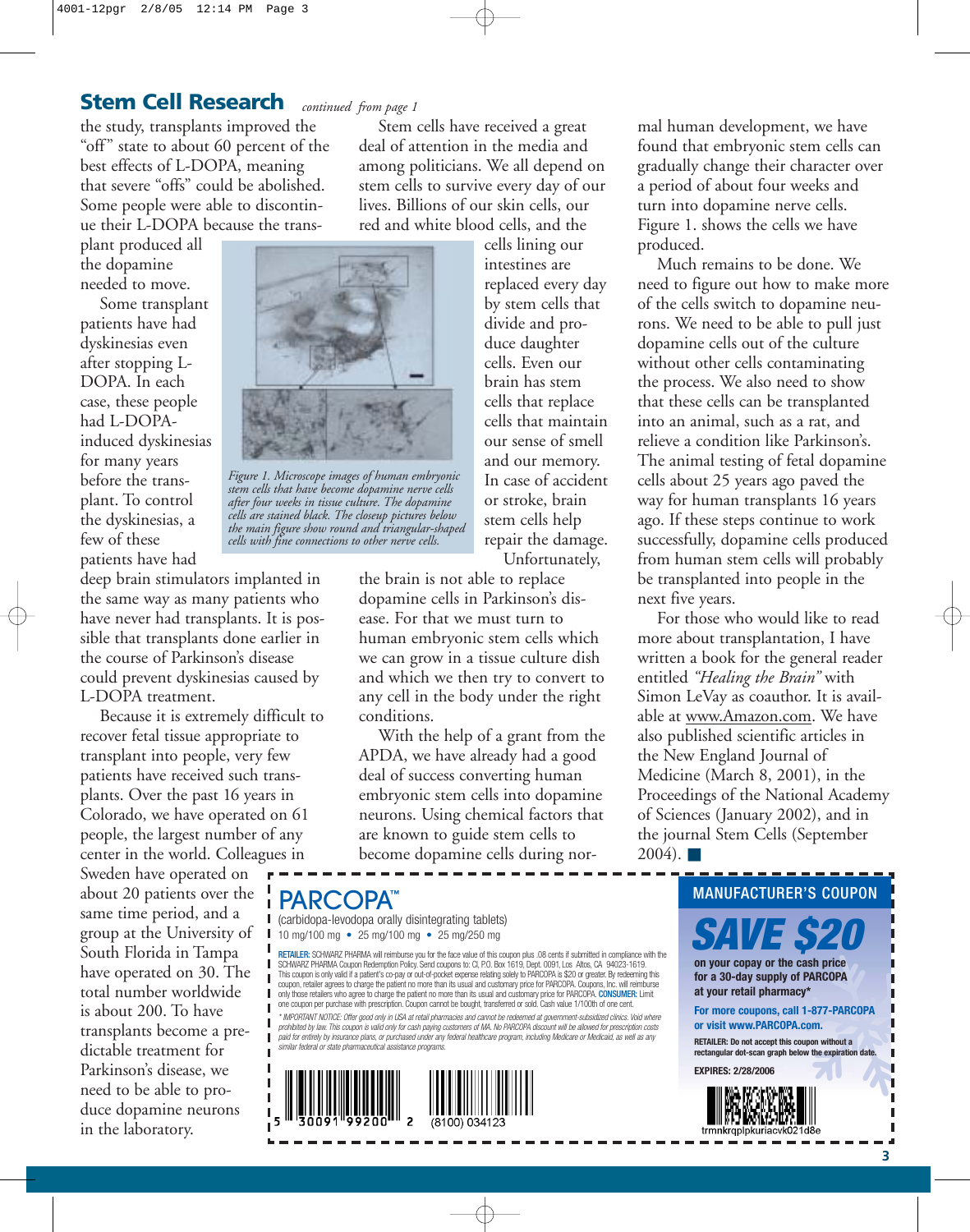# lestions Answers **Enrico Fazzini, DO, PhD**

*Assoc. Prof. Neurology New York University, New York, NY, University of Nevada, Las Vegas, NV, N.Y. Institute of Technology, Old Westbury, NY.*

My husband has been getting more forgetful. He was diagnosed with PD two years ago. The medications make him sleepy. He is frequently confused. He sometimes says that he sees people in the living room during the night. He became agitated a few weeks ago and was not sure that I was his wife and did not know where he was. What is going on? What can be done to help him? diagnosed with PI

Your husband probably has diffuse Lewy body disease. This is a condition that is characterized by dementia with parkinsonism. The medications used to treat the slowness, rigidity, tremor and walking problems may also cause confusion and psychosis in these patients. He needs to take the least amount of immediate-release Sinemet® that he needs to move and take it during the waking day. He may concentrate better with Alzheimer's disease medications like Aricept®, Exelon®, Reminyl® or Namenda®. Finally, Seroquel® may help him to sleep and control the hallucinations and delusions. Unfortunately, this type of parkinsonism rapidly worsens over several years, and the patients may become rigid, slow and severely cognitively impaired. Filse Lewy body dise

I am doing well, even though I have had PD I am doing well<br>
Let though I<br>
thave had PD<br>
for several years. The only problem is this cramp that I have during the night in my right foot. The toes seem to be pulling down. My doctor tried giving me more medication at bedtime, but all this does is keep me awake. What can I do?



early-morning cramping. This is due to the low levels of medication that are present just before you begin the daily dosage regimen. There are many treatments, although the problem can be difficult to eradicate entirely. You could take a long-acting Sinemet or dopamine agonist at bedtime. You could add an anticholinergic medication like Artane® or a muscle relaxant like Klonopin®. A dose of Parcopa® (an orally dissolving rapidly acting form of Sinemet) in the morning or during the night may help. Botox® injections into the leg and foot may also help.

I am getting stuck with my feet glued to the I am getting<br>
stuck with n<br>
feet glued to<br>
floor whenever I walk through a doorway or a crowd of people. This is usually present when my tremor appears. At other times when my medications work too much and I am jumpy and swaying, I also get frozen. I saw a television program about NPH. Is this what I have?



normal pressure hydrocephalus, is due to enlarged ventricles (fluid) in the brain. Patients have incontinence and dementia plus a magnetic gait. This type of gait is different from a PD freezing gait in that the patient with NPH walks as if he is wearing metal boots on a magnetic floor. You are experiencing on-andoff freezing. The off-freezing occurs when you are too slow, and the onfreezing occurs whenever your medications are working too much. The medications must be adjusted in such a way as to decrease the severity and frequency of the off periods without making the dyskinesis worse. This is the job of a PD specialist and can be achieved by lowering the amount of Sinemet and raising the dopamine agonist strength, and/or substituting immediaterelease Sinemet with long-acting Sinemet and Comtan®. ■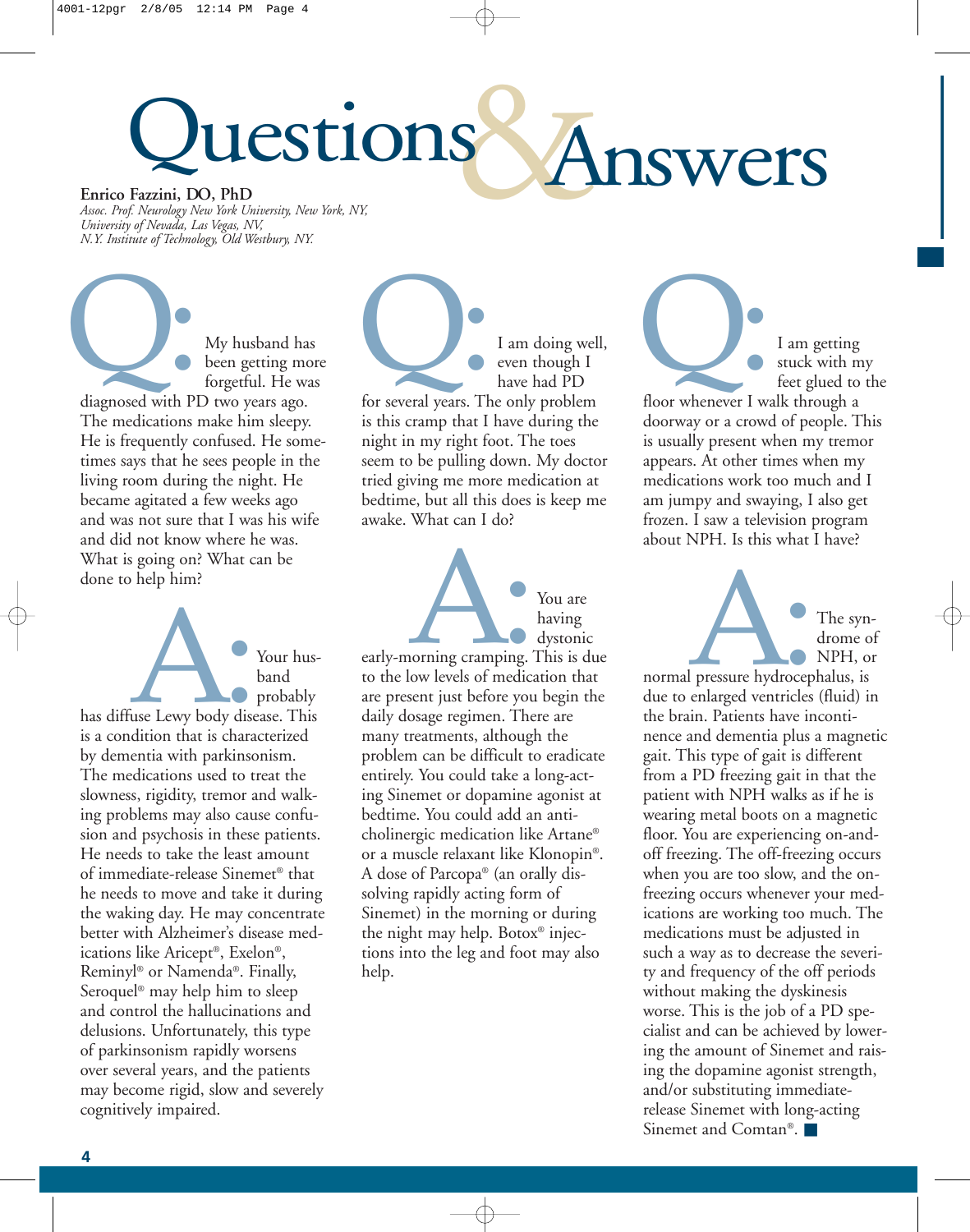

*F.Y.I. is an informational guide to the efforts and successes of the hundreds of volunteers and staff who work daily to help ease the burden and find a cure and for millions of PWP and their caregivers across the United States.*

**Connecticut Chapter Celebrates Its 20th Anniversary**

While most Americans were planning for Thanksgiving last November, the Connecticut Chapter was celebrating its own Thanksgiving — the 20th anniversary of the Chapter's founding and the 15th anniversary of the Information & Referral (I&R) Center at the Hospital of St. Raphael in New Haven.

Though not the oldest Chapter, Connecticut's is in the senior league and is distinct in that it has been headed and guided by the same president since being granted its APDA charter on Nov. 18, 1984, Gladys Tiedemann. Much-honored for her volunteer work, Gladys was surprised when First Selectman Kevin J. Kopetz attended the anniversary celebration at the Aqua Turf Club to present her with an award from Governor M. Jodi Rell as well as a proclamation declaring "Gladys Tiedemann Day." She also was the East Haven Courier's featured "Person of the Week."

As part of the celebration, Gladys published "A Bit of History: American Parkinson Disease Association in Connecticut 1984- 2004," a concise, well-written 12 page history of the Chapter and I&R Center from their beginnings as a support group in 1980 through the choice of APDA affiliation because of its commitment of grass roots support of the local Parkinson's community.

A cancer survivor herself and mother of six, Gladys was her husband's caregiver during his 18-year



*Donna Diaz, left, and Gladys Tiedemann celebrate their respective milestones in APDA service.* 

battle with PD, giving her a firsthand affinity for the role of caregiver. (Hank Tiedemann was diagnosed in1976 at age 47, survived five bouts with pneumonia and died after choking on a piece of grapefruit at age 65.) Before her

APDA work, she was an elementary-school teacher.

Donna Diaz, RN, also has the distinction of having headed her position since its inception at the Hospital of St. Raphael. Donna accepted the post after the Center at Yale University Hospital closed in 1989 and has been working closely with Gladys, the chapter and other New England Chapters and Centers since.

Congratulations, too, to the Massachusetts Chapter, celebrating its 20th anniversary this year, and welcome to Kern County Chapter, Bakersfield, CA, and Iowa Chapter, Des Moines, which recently received their charters. ■

## **APDA Introduces Its New Logo**

Meet the American Parkinson Disease Association, Inc.'s new logo.

Designed by the Reno, NV award-winning graphics design firm Danaher Design, LLC, this logo uses a modern treatment with an abstract star to magnify the idea of "reaching for the stars" with respect to APDA's goal of finding a cure. The star and the colors, red white and blue, serve as a strong graphic reminder that the organization is the American Parkinson Disease Association, which distinguishes it from similar organizations. The tag line, "To Ease the Burden — To Find the Cure" is an integral part of the logo's signature.

A new logo was first considered two years ago and recommended by the executive committee of the board of directors. A survey of Chapters and I&R Centers affirmed the need for modernizing and defining the letters APDA, which were confused periodically with

other organizations having the same letters such as the American Parliamentary Debating Association, the American Power Dispatchers Association and the Appliance Parts Distributors Association, not to mention several foreign-language Web sites. Unlike the previous logo, this one incorporates the organization's full name. ■

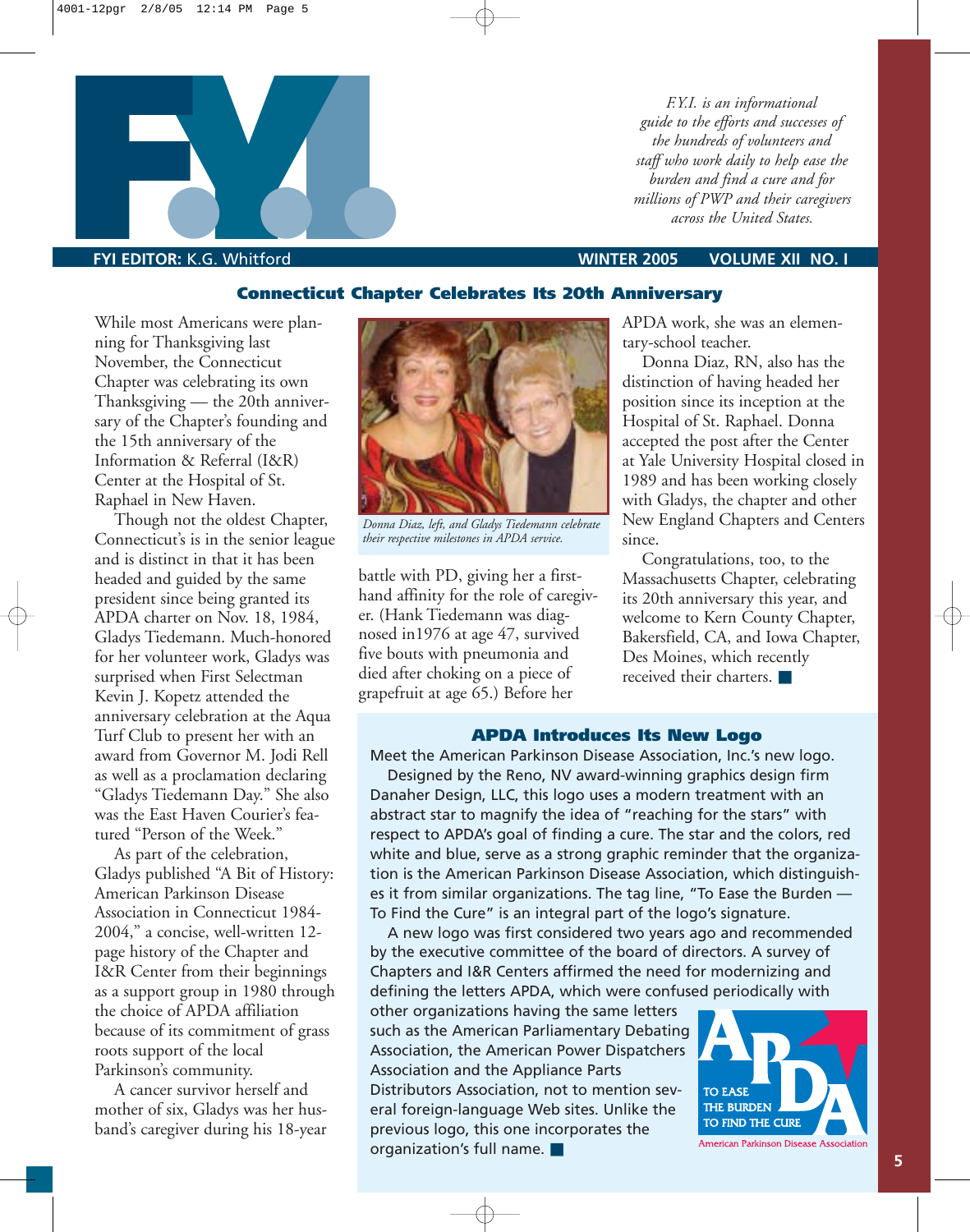

Organizing a walk-a-thon takes a **Significantly** a waik a thon takes a<br>lot of hard work and determination<br>for anyone, but for I inda Jacoby in for anyone, but for Linda Jacoby in Mountaintop, PA, it was a challenge that would not be denied. Linda, a 57-year-old Parkinsonian and the youngest resident at Smith<br> **In E**nd the Care I td said "I don't Health Care Ltd., said, "I don't want to just sit here and play bingo. want to just sit here and play bi<mark>l</mark><br>I want to do something about it and something worthwhile," and she did! Her efforts contributed almost \$5,000 for Parkinson's almost \$5,000 for Parkinson's<br>research. Linda not only produced a hugely successful walk (the first of many, she promises), but also generated a great deal of publicity in the area.



The San Diego I&R Center's symposium for primary care physicians and other healthcare professionals<br>was such a success that coordinate was such a success that coordinator Ron Hendrix, PhD, reports that it Kon Hendrix, PhD, reports that<br>is being considered for an annual event. The faculty included representatives from Loma Linda University, the Scripps Clinic, Coastal Neurological and the Neurology Center in Encinitas and Oceanside. Dr. Ron Kobayashi, a retired neurologist and movement order specialist, served as moderator. Dr. Hendrix noted that primary care physicians are the first medical professionals to deal with the diagnosis and treatment of PD, and the greater their knowledge, the better the care the patient will ultimately receive.

## **Dedicated Centers Address Needs for Specific Groups**

APDA's 57 Information and Referral Centers across the United States are vital support vehicles for patients, their families and caregivers. Staffed with highly qualified, experienced professionals who work beyond their job descriptions to ease the burden of those in the Parkinson's community, they provide medical and quality-of-life information, support groups, opportunities for social interaction and, in some instances, respite care programs.

There are two Centers within the national network, however, with an added mission, to serve a specific population.

## **The Arlette Johnson APDA Young Parkinson's Information and Referral Center, Glenbrook, IL**

Since the time it was identified as a specific disease, until just several years ago, PD was associated with people 60 years and older. In recent years, however, the age of the diagnosis commonly has become younger. Today, an estimated 10 percent of newly diagnosed patients are under 50 years old, and half of those under age 40.

APDA recognized this new population early and created The Arlette Johnson APDA Young Parkinson's Information & Referral Center at Glenbrook Hospital in Illinois, the nation's only youngonset Parkinson's disease I&R Center. Among the Center's free publications are "The Young Parkinson's Handbook: A Guide for Patients and Their Families," and a newsletter targeting the special psychosocial concerns of a younger audience. Its newly launched www.youngparkinsons.org is a welcoming Web site addressing a range of critical topics and age-related educational materials. There are also useful tips for daily living, materials specific to children, caregivers, parents and singles, and a page of poignant autobiographical sketches titled "Faces of Experience." The Center also encourages dedicated support groups throughout the country and groups are now functioning in more than a dozen states.

Susan Reese is the Center coordinator and can be reached at 800- 223-9776 or parkinsonscenter@enh.org.

### **Armed Forces Veterans, Reno, NV**

Any veteran, family member, doctor or other medical professional involved in PD treatment of veterans can contact the American Parkinson Disease Association I&R Center in Reno, NV, at 1-888-838- 6456 for information about the disease.

Located in the Veterans Administration Medical Center, under the medical directorship of Dr. John Hollis Peacock, a former National Institutes of Health assistant surgeon the Center has actively pursued research about World War II veterans who served on the Pacific Island of Guam to help establish a link between the island and PD and other neurological diseases.

In addition to the research done at the Center, coordinator Susan Gulas provides traditional I&R support functions. ■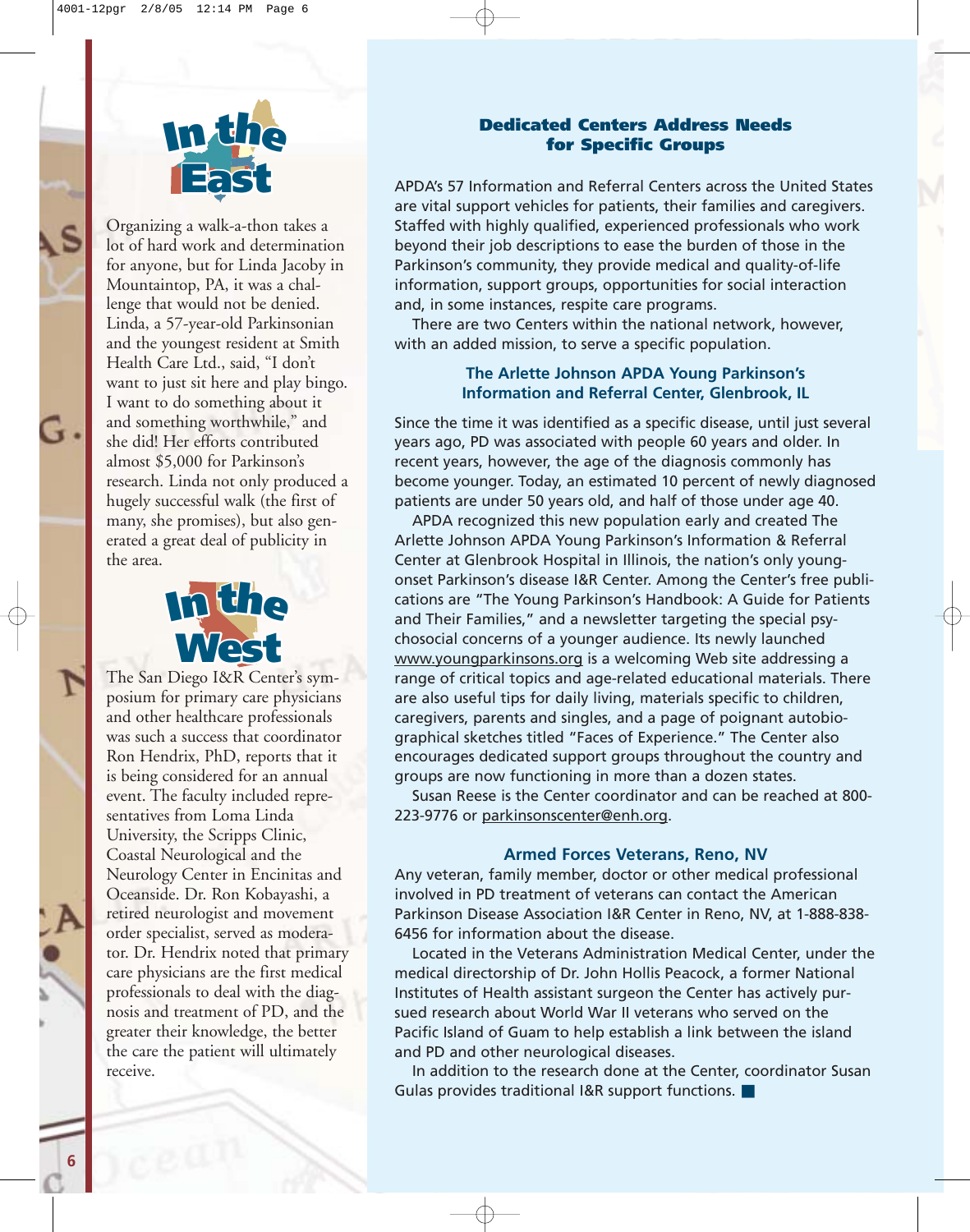# **Southwest I<sup>n</sup> th<sup>e</sup>**

Garson Gala in Dallas in April.<br>APDA's third vice president and husband, Jason Sehorn, will be the<br>honorary chairs for the 2005 Greet **I<sup>n</sup> th<sup>e</sup>** School graduate who went on to be TV and move star Angie Harmon and her professional football star honorary chairs for the 2005 Greer Garson Gala in Dallas in April. former FYI editor Fred Greene reports that Angie, a local girl made good, is a Highland Park High a Seventeen magazine cover girl and

**East**

defensive back who has played for<br>the New York Giants and St. Loui **I<sup>n</sup> th<sup>e</sup>** has appeared on the TV series "Law and Order." Jason is an All Pro the New York Giants and St. Louis Rams.



presentation of "Relationships and<br>
<u>F</u> **I<sup>n</sup> th<sup>e</sup>** Broward Area Agency's collaborative Author, counselor and educator Dr. Marilyn Volker captivated her large audience for the South Florida Chapter and I&R Center and

**I<sup>n</sup> th<sup>e</sup> Executive Director Receives Award For Homeland Security Efforts**

**South Mulleland Security Entrists**<br>APDA executive director Joel Gerstel was among the members of Washington, DC, in December. The Administration is a division of<br>the U.S. Department of Homeland Security. the Transportation Security Administration's (TSA) Disability Coalition honored with a Friendship Award at a ceremony in the U.S. Department of Homeland Security.

why on the 44-<br>eeds and conce<br>psportation che **III. Rear Admiral David M. Stone, the Department's acting administrator praised the coalition for "being there when TSA needed you."<br>The state of the coalition for "being there when TSA needed you."** He represents the Parkinson disease community on the 44-member coalition created to provide insight into the needs and concerns of persons with disabilities being screened at transportation checkpoints while meeting the stricter security codes introduced after 9/11. Rear Admiral David M. Stone, the Department's acting adminis-

**East** The presentation included a Friendship Award plaque and letter of appreciation. ■

How do certain people not only survive their travails but flourish in the face of them? And how do they persevere through pain and hardship, while the rest of us fret over things like a bad-hair day?

Those are the questions that Anthony Scelta, Jr., sets out to answer in his book, *Defying Despair: How One Man is Winning His Battle With Young Onset Parkinson's Disease.* He was a certified strength & conditioning specialist when, at age 25, he was diagnosed with PD. Scelta's formula is to feed the mind, train the body and nourish the soul.

The 157-page book published by Myson Publishing comes highly recommended by the author's friend, fellow Parkinsonian and former Mr. America, Larry Powers. ■

**I<sup>n</sup> th<sup>e</sup>** sented the topic with honor, humor Intimacy" for individuals and couples coping with PD, Alzheimer's and stroke. Coordinator Gigi Gilcrease reports that Dr. Volker, who brought more than 30 years experience to her audience, "preand heart."

The Arkansas Chapter's spring sem-<br>inar April 30, will be at Southern Information is available from Lydia<br>Stevens, 501-622-3990 or **I**<br>**I** border. The Chapter is inviting all<br>Pelican state residents to attend inar April 30, will be at Southern Arkansas University in Magnolia, about 15 miles from the Louisiana Pelican state residents to attend. Stevens, 501-622-3990 or lsteves@htsp.mercy.net.





**New Book** *Former Attorney General Janet Reno*

**East Transformance**<br>
<u>general Janet Reno and Michael</u> **I<sup>n</sup> th<sup>e</sup>** The Midwest Chapter is busy preparing for its annual educational general Janet Reno and Michael Rezak, MD, PhD as guest speakers. It will take place Saturday, March 19, at the Oakbrook (IL) Marriott Hotel, and is open to people with Parkinson's disease, their families, and friends. More information is available by calling 847-724-7087 or online at cacapda@aol.com. ■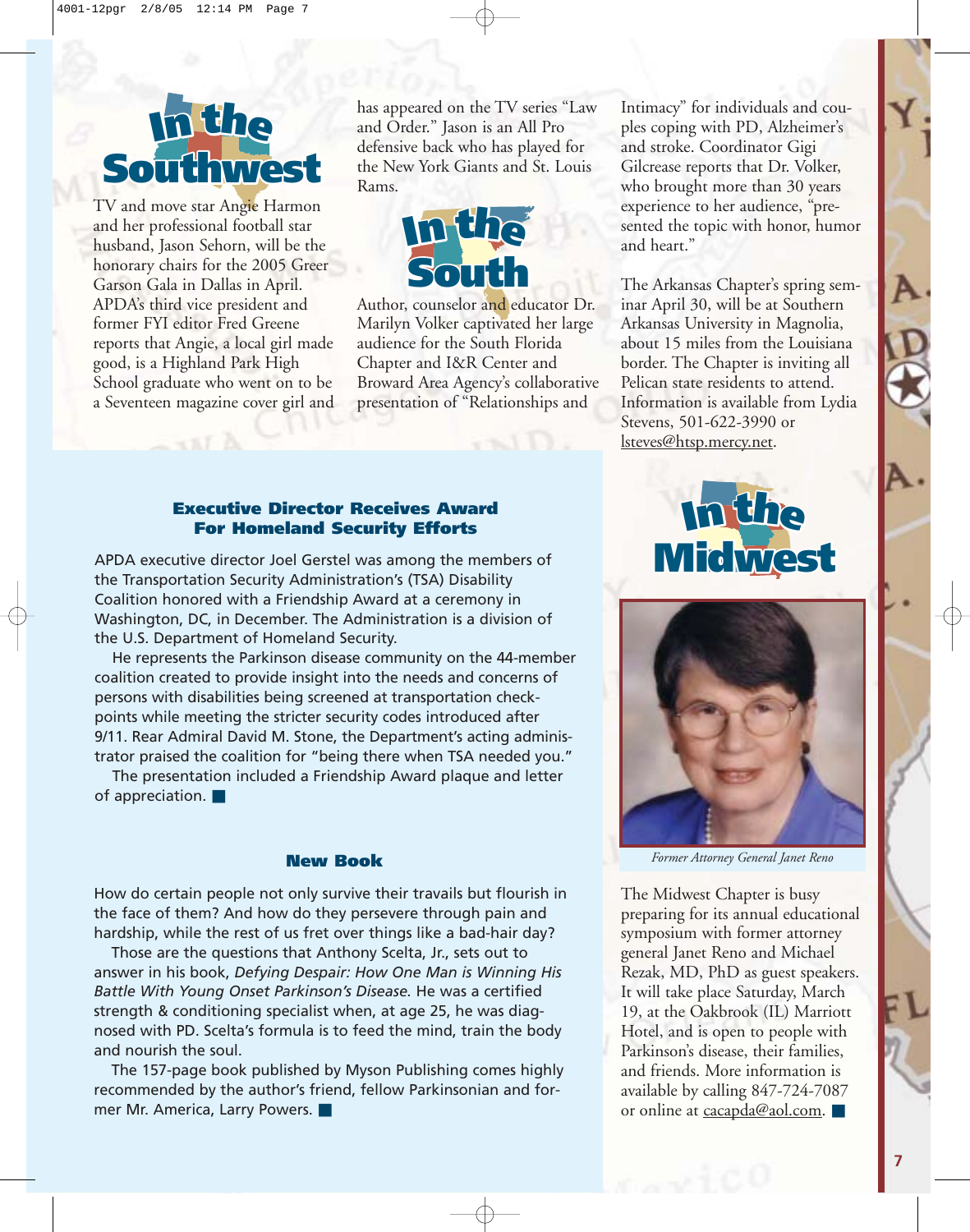# **Mary Maral Mouradian, MD APDA Scientific Advisory Board Member**

Curiosity and then challenge those were the motivators that brought Mary Maral Mouradian into medicine, then neurology, and now Parkinson's disease (PD) research.

"I chose medicine out of curiosity, to find out about the human

body in health and disease. Then I became interested in the brain because of the complexities that it represents and how little we knew about it in 1982, when I decided to become a neurologist," she explains.

The William Dow Lovett Professor of Neurology and director of the Center for Neurodegenerative and Neuroimmunologic Diseases at the University of Medicine and Dentistry of New Jersey /Robert Wood Johnson Medical Center, is an APDA Scientific Advisory Board

(SAB) member.

Her distinguished undergraduate and medical education at the American University of Beirut, Lebanon, and postdoctoral residency training in neurology at the University of Cincinnati Medical Center in Ohio, led to Dr. Mouradian's early association with the National Institutes of Health (NIH) in Bethesda, MD. Joining the NIH's National Institute of Neurological Disorders and Stroke (NINDS) as a visiting associate in its Experimental Therapeutics Branch in 1985, Dr. Mouradian rose quickly to chief of the Genetic Pharmacology Unit, a position she held for 13 years before accepting the Lovett appointment.

Lured in part by the institution's

outstanding work in Parkinson's disease — beginning with the pioneering work of its former department chairman, Dr. Roger Duvoison (and former SAB's chair) — she saw it as the opportunity to continue that tradition and enhance the research in neurodegenerative disorders.

> As a clinician-scientist she is focusing on understanding the molecular determinants of basal ganglia function of PD. Her research studies the degeneration of brain cells that produce dopamine. "Now that we know that there are several genes involved in inherited forms of PD, we are investigat-

*Dr. Mouradian*

ing a number of these gene products to see how they result in the death of dopamine — producing cells," she says. "We are currently able to treat only the symptoms but are encouraged in finding targets that can be tested for their potential to prolong the life of dopaminergic neurons, thereby slowing or even stopping the disease's progression."

It is difficult to believe that a scientist with such a driving mission, more than 170 scientific publications — including a book, active membership in five professional organizations, and two editorial positions, can also have a personal life, but she does.

Fortunately, she is married to a fellow neurologist who understands the time and energy she gives to her profession, and she shares her classical piano talent with her daughter, for whom she also functions as chief cheerleader at her tennis matches and soccer and basketball games. ■



 $\mathcal{L}_{\mathcal{L}}$ 

### *Dear Agency Executive:*

*We are pleased to advise you that during the 2004 Employee Charitable Contribution Campaign, IBM employees and retirees pledged \$33,088 to your organization.*

*On behalf of IBM employees and retirees, we are pleased to provide this support and congratulate you for your outstanding efforts in the community.* 

> *M.D. Cooper IBM Employee Charitable Contribution Campaign*

## *Dear Mr. Gattullo:*

*In a letter that I wrote to you about a year ago, I stated that my experiences with neurologists have not been happy ones. I had been diagnosed with Parkinson's disease in 1967 at the Marshfield Clinic. In the last year, I have received encouragement and help from many sources that you had recommended.* 

*Cynthia Holmes (I&R coordinator at the University of Arizona) is foremost in my mind. She recommended a doctor at the University of Wisconsin, Madison, (Erwin B. Montgomery, Jr. MD) whom I saw for the first time on Monday of this week. I feel confident of the help he will give me. What encouraged me the most was a telephone call that she made to him the night before my appointment wishing me luck and good health. It's difficult to believe that this busy woman took the time to call about me — and it made me very happy..*

> *Amy Schreiber West Bend, WI*

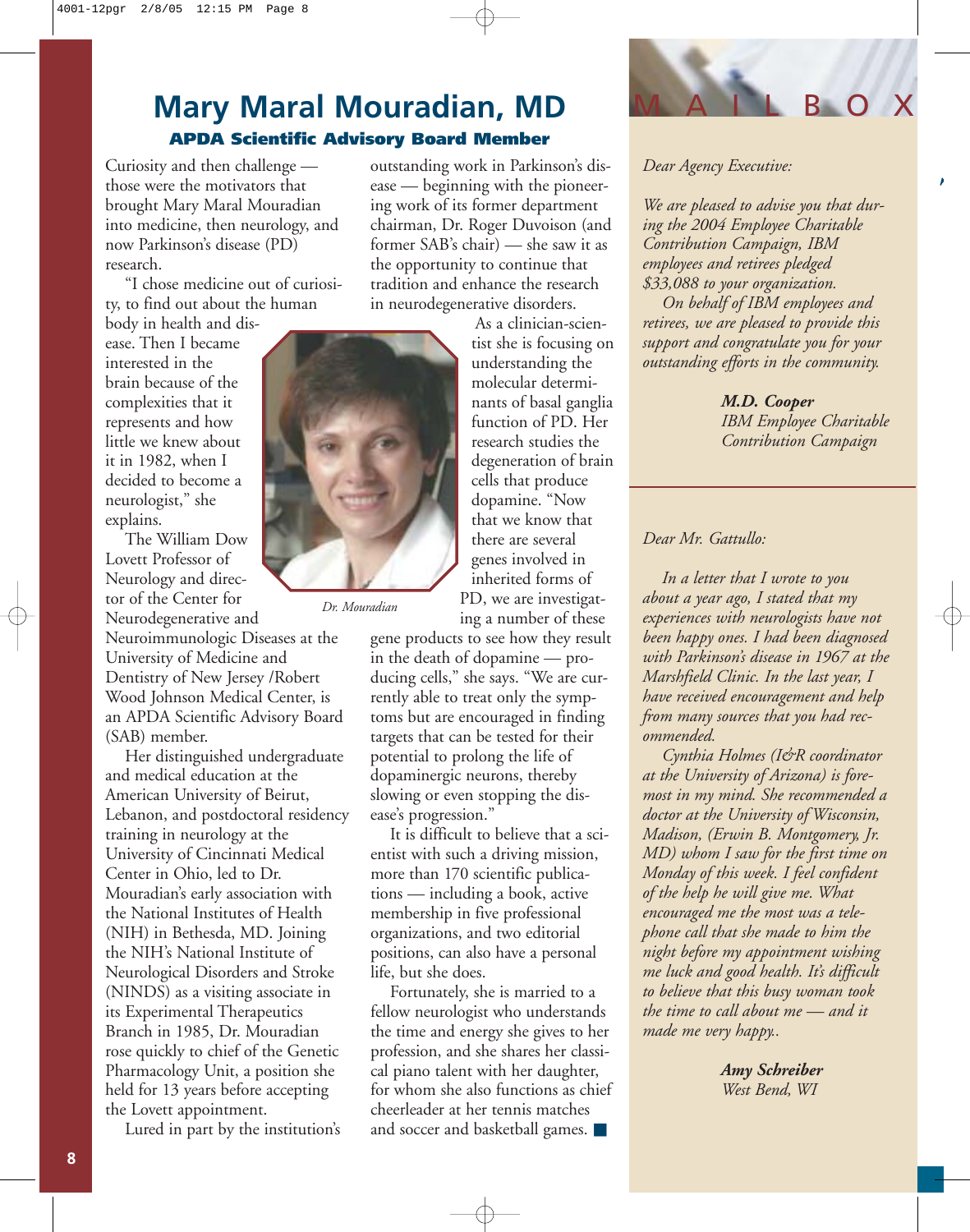# **EXECUTIVE FUNCTIONS**

*By Carla Cothran, RN, MSN, MAEd, Coordinator, APDA I&R Center, Birmingham, AL*

hinking is sometimes impaired in Thinking is sometimes impaire<br>Parkinson's disease (PD). The term "bradyphrenia" means slowed thinking, and this is a wellrecognized phenomenon by patients,

and takes many months or years. Caregivers are usually the first to notice the changes in patient behavior that signal a loss of thinking ability. Social and community activities

caregivers, and medical staff. There is another thinking impairment in PD that is not so well known but is often the cause of much conflict between caregivers and patients. Psychologists refer to this PD-related thinking impair-

ment as "loss of executive functions." Neurologists often label this thinking impairment as the PD symptom apathy. Doctors and nurses may not even recognize "loss of executive functions" in their patients and become frustrated and puzzled by patients' behaviors and the conflicts between patients and caregivers.

Defining executive functions is not easy. Executive function refers to a diverse range of abilities that share the common feature of exerting higher-level control over behavior and adjust behavior in response to changing task requirements. Words (or thinking skills) that may be used to describe executive functions are: creative and abstract thought, planning, multi-tasking, sequencing, problem-solving, attention, concentration, and controlling short-term behavior to achieve long-term goals. Executive functions may also play a role in complex social behaviors such as being tactful or deceitful or adapting old skills to new or unique situations.

The loss of executive functions in the PD patient is often very subtle

will be stopped or avoided. If the patient is still employed, coworkers may notice a change in behavior at work. An example would be a female patient who recently reported that she was no longer able to be the chairman of a

committee at church. She was able to recognize in herself the inability to assess, evaluate, plan and implement. These are skills required to organize and motivate the committee to carry out its tasks. Another example is a male patient who reported he no longer was able to carry out tasks that took "more than an hour to complete". He said that if he thought the task would take over an hour, he would just not do it. This gradual

withdrawal from usual patterns of behavior and of dayto-day work in the world is very distressing to caregivers. In the past, doctors and nurses have told caregivers that the patient's social withdrawal was caused by embarrassment at being seen in public

with tremors or with a slowed gait or postural instability. It seems, though, that this gradual withdrawal from social interaction and into the home

environment may also be due to the patient's loss of ability to cope with the constant bombardment of external stimuli from the outside world.

Recognizing that PD patients may feel threatened or anxious by tasks that require executive functions, thinking skills may be the most effective way of lessening caregiver/patient conflicts and doctor/ patient frustrations. Nurses and doctors often say that a patient "doesn't hear anything that is said to him for the first 10 times in the clinic." This may be true because the patient is unable to process and problem-solve his way through large amounts of information at once. A good recommendation could be to write a simple list of activities, changes in medication or steps to perform a task during the day.

Caregivers are required to take over many physical tasks for patients, e.g. cooking or driving. This is a gradual process, and the skills required to physically care for a patient are not difficult to learn. However, taking over the thinking skills for a patient is a much more puzzling and frustrating caregiver



role. It seems to be unclear whether the current PD treatments are useful in preserving the executive functions in patients. Drug side effects such as hallucinations or obsessive/compulsive behaviors may compound the

problem. Perhaps just naming the loss and recognizing the problem will be of some help. ■

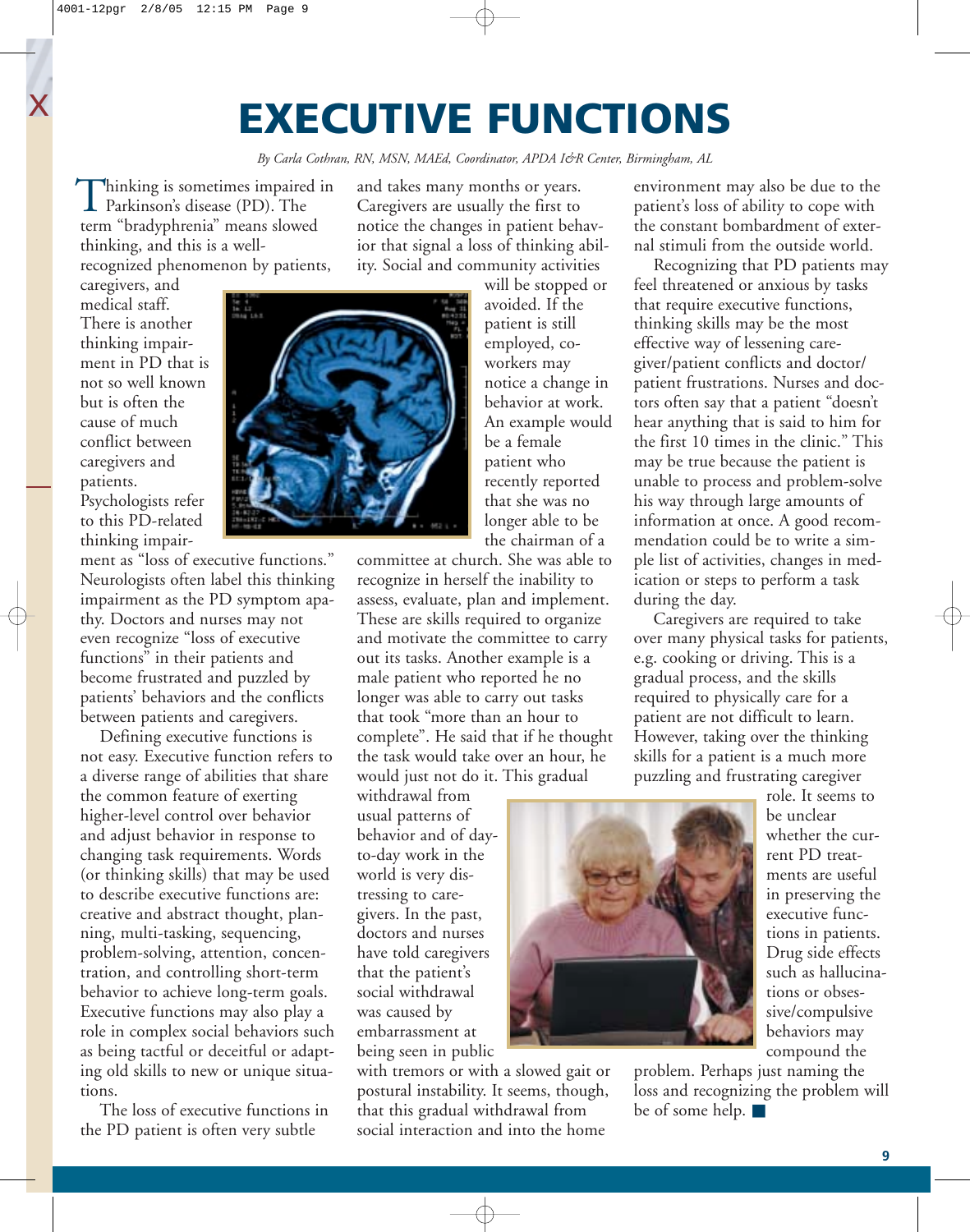# **NEUROPROTECTION TRIALS IN PARKINSON'S DISEASE**

*By J.L. Juncos, MD, Medical Director APDA I&R Center, Emory University, Atlanta, GA*

The Neuroprotection Exploratory Trials in Parkinson's disease (PD), or NET-PD trials, are a series of clinical studies designed to examine new drug treatments that may slow disease progression in PD. Current treatments for PD help to alleviate and mask the progression of symptoms but ultimately fail to reverse the death of dopamine neurons in the brain. It is the loss of these neurons that is at the root of the symptoms in PD. In the last 10 years there has been an explosion of knowledge about the steps that lead to the demise of these neurons. From a genetic standpoint, rare mutations have been identified that lead to familial forms of PD. A few other mutations have been identified as risk factors that increased the vulnerability to PD in a larger number of patients who do not have a strong family history of the illness. All identified mutations have been linked to abnormalities in the processing or accumulation of a protein named alpha synuclein. This protein accumulates in damaged dopamine producing cells and other nerve cells leading to their death over time.

A better understanding of the steps involved in the death of dopamine neurons, and thus PD, has led to the discovery of compounds that may block this process at various levels. Examples of such compounds include drugs that help modulate energy metabolism in cells, drugs that provide or enhance the production of cell sustaining chemicals in the brain, anti-inflammatory agents, and drugs that block the action of chemical that may cause damage to cells. In fact research has led to the discovery of so many potential drugs that the

*continued on page 11*



# **Music Therapy**

*By Lillian Scenna, BS, LSW, APDA Maine Coordinator*

istening to music can be enjoyable and have many physical and Listening to music can be enjoy<br>able and have many physical a<br>emotional benefits as well. Studies show that the effect of music or "Music Therapy" can positively affect physical activities, emotions and even on memory.

Music Therapy definitely plays a role in a Parkinson's treatment program.

What is Music Therapy? According to the American Music Therapy Association...*"Music Therapy (MT) is an established health profession in which music is used within a therapeutic relationship to address physical, emotional, cognitive, and social needs of individuals. After assessing the strengths and needs of each client, the qualified music therapist provides the indicated treatment including creating, singing, moving to, and/or listening to music. Through musical involvement in the therapeutic context, clients' abilities are strengthened and transferred to other areas of their lives. Music Therapy also provides avenues for communication that can be helpful to those who find it difficult to express themselves with words. Research in Music Therapy supports its effectiveness in many areas such as, overall physical rehabilitation and facilitating movement, increasing people's motivation to become engaged in their treatment, providing emotional support for patients and their families, and providing an outlet for expression of feelings."*

A music therapist may work with a Parkinson's patient on goals such as walking, moving, synchronizing movements, improving balance, maintaining voice volume, increasing vocal projection and ability, and relaxing.

A group of scientists at Colorado State University Center and another group at Michigan's Center for Human Motor Research proved this theory. Participants were asked to walk both with and without listening to music. The results showed that people with Parkinson's disease could walk at a faster rate listening to music, and even were able to take longer steps. Walking with music also had a positive effect with overall balance and control. An article published in February 2001 by Tufts University Health & Nutrition Letter, stated, *"...based on these promising findings, some researchers have proposed that Music Therapy in combination with physical therapy should be the rule rather than the exception when treating those with Parkinson's..."*

Just how can simply listening to music have such a positive physical and emotional effect? One can speculate that music functions as a distraction from physical pain while doing certain tasks. Many have witnessed an improvement with Parkinson's tremors while listening and walking to a marching beat. *continued on page 11*

**10**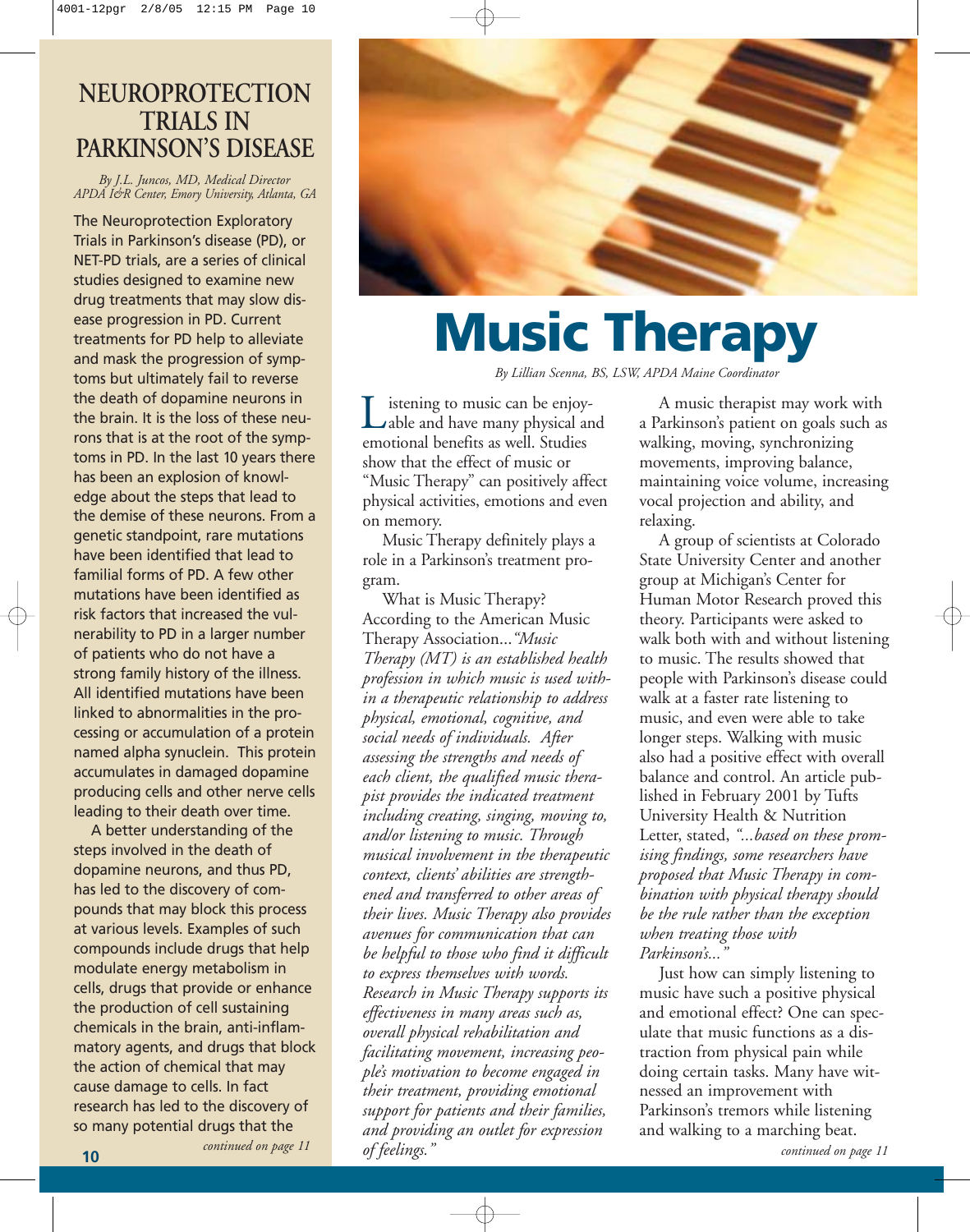## **Music Therapy** *continued from page 10*

**NEUSIC INETAPY** *continued from page 10*<br>Moving musically can help with voice and breathing control, while *cont* many typical Parkinson's problems such as freezing and difficulties in locomotion, including an improvement in the flow of speech. Above all, you can certainly depend on music to elevate spirits.

Across the country, many people with Parkinson's have already incorporated music therapy into their daily exercise routine. One therapeutic singing group is named the "Tremble Clefs." The group was founded in 1994 by a group in the Phoenix/Scottsdale area in Arizona as an adjunct program to voice therapy. This past summer, more than 30 members of the San Diego Tremble Clefs, led by Music Director Karen Hesley, SLP, provided enjoyable entertainment at the APDA National Coordinators Conference in San Diego. As one participant described... "singing has added many things. It helps the vocal cords and it is fun. And having fun is not always easy with Parkinson's."

Right here in Maine, Carl Barker, APDA State of Maine Chapter President, is well-known to countless groups and organizations for his demonstration of the benefits of harmonica playing.

Participants learn first-hand the therapeutic benefits with

having fun learning and playing the harmonica.

For more information on Music Therapy, contact the American Music Therapy Association, Inc., 8455 Colesville Road, Suite 1000, Silver Spring, MD 20910 at 301-589-3300 or visit www.musictherapy.org.

To locate a music therapist in your area free of charge, send an email to findMT@musictherapy.org. Please include your postal address with your request.

To learn about studies being conducted that use music to treat Parkinson's, Alzheimer's, stroke, autism, head trauma and other diseases and disorders, contact the Institute for Music and Neurologic Function, Beth Abraham Family of Health Services; 612 Allerton Avenue, Bronx, NY 10467, or visit its web site at www.bethabe.org. ■



# **FDA Approves Enablex for Treatment of Overactive Bladder**

Novartis Pharmaceuticals Corporation announced the approval of Enablex® (darifenacin) extended release tablets for the treatment of overactive bladder (symptoms of urinary incontinence, urgency and frequency). Enablex, a once-daily medication, is expected to be launched in the U.S. in early 2005.

Enablex works by blocking the M3 receptor, which is primarily responsible for bladder muscle contraction. It is a potent muscarinic receptor antagonist that helps reduce incontinence episodes, increases the amount of urine the bladder can hold, reduces the frequency of episodes, and decreases the pressure or urgency associated with the urge to urinate.

Full prescribing information are available at <u>www.enablex.com</u> or by contacting Kate O'Connor of Novartis Pharmaceuticals Corporation at (862) 778-5588 or via e-mail at kate.oconnor@ pharma.novartis.com. ■

*continued from page 10*

National Institutes of Health and a group of Parkinson's disease investigators had to come together to devise a way to prioritize the study of these compounds based on an objective assessment of their potential. The result of this initiative is NET-PD, which is the most efficient and safest way to find the answers to these questions. So far, two such trials have been started. Creatine and minocycline (a tetracycline antibiotic) are being tested against placebo. Recruitment for this study has been completed, and the results are expected in another year.

A second study is still recruiting patients above age 30 with early disease who have yet to receive treatment. In this study, high doses of the dietary supplement Coenzyme Q10, and of a drug called GPI 1485 will be tested. Coenzyme Q10 protects cells by improving their energy metabolism. In doses smaller than the ones to be used, it showed promise in slowing the progression of PD. GPI 1485 may help damaged dopamine cells regenerate. This effect has been demonstrated in the laboratory and in animal models of PD.

Without the active participation of patients and their families, we will never be able to find out which of these drugs are safest and most effective in treating disease progression in PD. Unlike the symptomatic treatments we now have, protective treatments would be a far more effective way of managing the illness and avoiding many of its complications.

**11** Recognizing the important role that patients have in this partnership of hope and discovery, we encourage those who qualify to find out more about the study by calling the National Institutes of Health at 1-800-352-9424, or logging on to the study Web page at www.parkinsontrial.org. or calling your local APDA I&R Center. ■